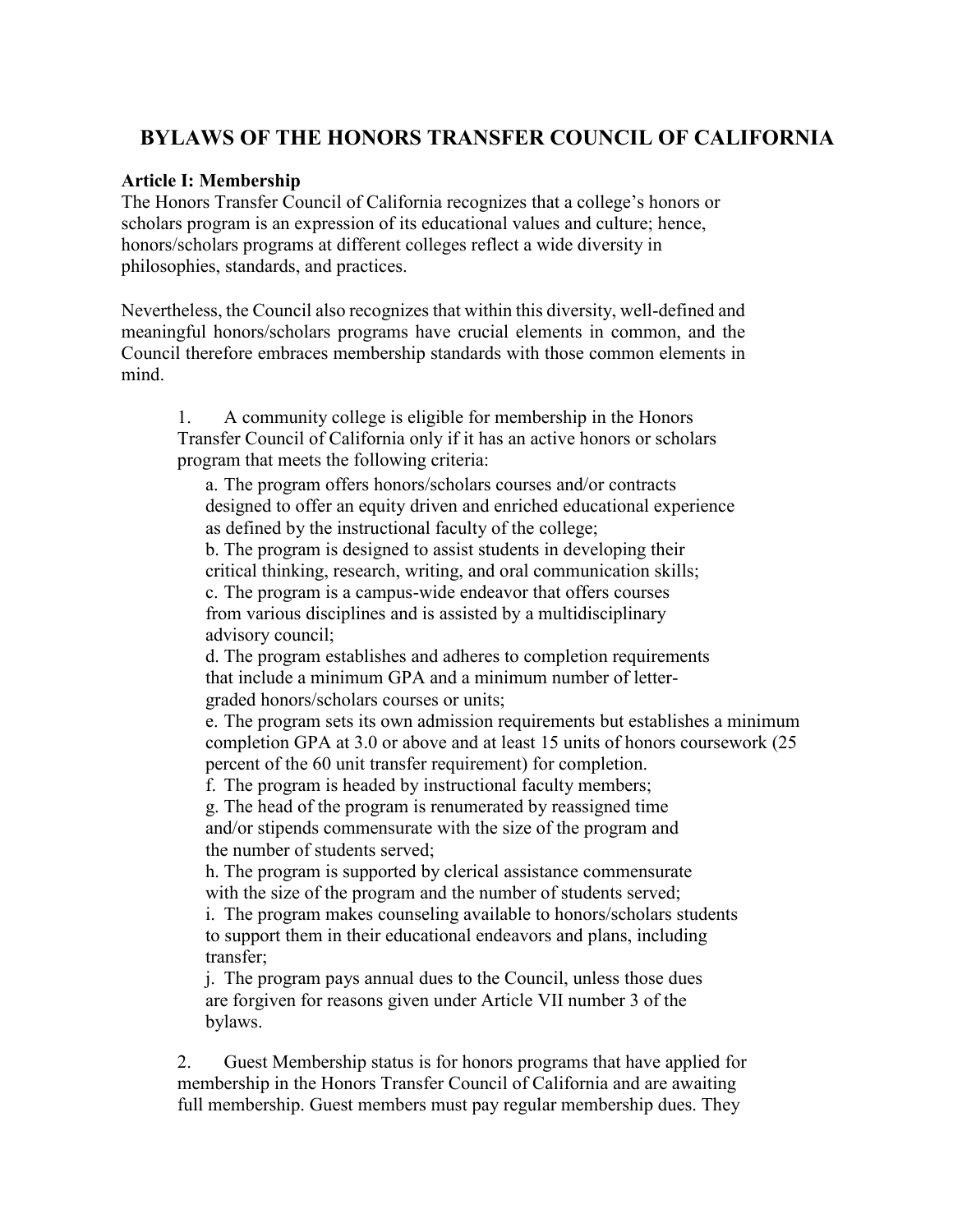are eligible to attend meetings, join the list- serve, and participate in the annual HTCC honors student research conference. Their students may apply to present at the conference. Guest members are not eligible to vote. Students of guest member schools are not eligible for HTCC scholarships.

3. Guest observer status in the Honors Transfer Council of California is open to all community college faculty, counselors and administrators who are considering programs or actively planning programs, or who maintain programs that do not meet the above criteria. Individual persons may be guest observers on the Council for as long as they wish. Guest observers are not required to pay dues, and may not vote.

### **Article II: Governance**

1. General authority to govern the Council shall be vested in the membership as defined in Section I of the Bylaws.

2. The President, Vice President, Secretary, Treasurer, and the immediate Past President (if available) shall constitute the Board of Directors.

3. The Board of Directors shall be empowered to conduct business of the Council as provided by the Constitution and Bylaws.

4. Each college shall be entitled to one vote. The honors/scholars director shall be the voting member for the college if both the director and counselor are in attendance. The counselor shall be the voting member if the director is absent. If both are absent, the college may vote by written proxy. The President of the Honors Transfer Council of California shall be entitled to vote on all motions.

## **Article III: Quorum**

1. One-third of the members shall constitute a quorum for the transaction of business at any meeting of the Council.

2. The President shall count as a member of the quorum.

## **Article IV: Board of Directors**

1. The Board of Directors of the Council shall be the President, Vice President, the immediate Past President (if available), the Secretary, and the Treasurer.

2. The President shall preside at all meetings of the Council and Board of Directors, shall appoint committees, and shall perform such duties as pertain to the office of President.

3. The Vice President shall assist the President as necessary, serve as President in the President's absence, and serve as Conference Chair.

4. The Secretary shall keep minutes of the meetings of the Council and the Board of Directors and take responsibility for the correspondence of the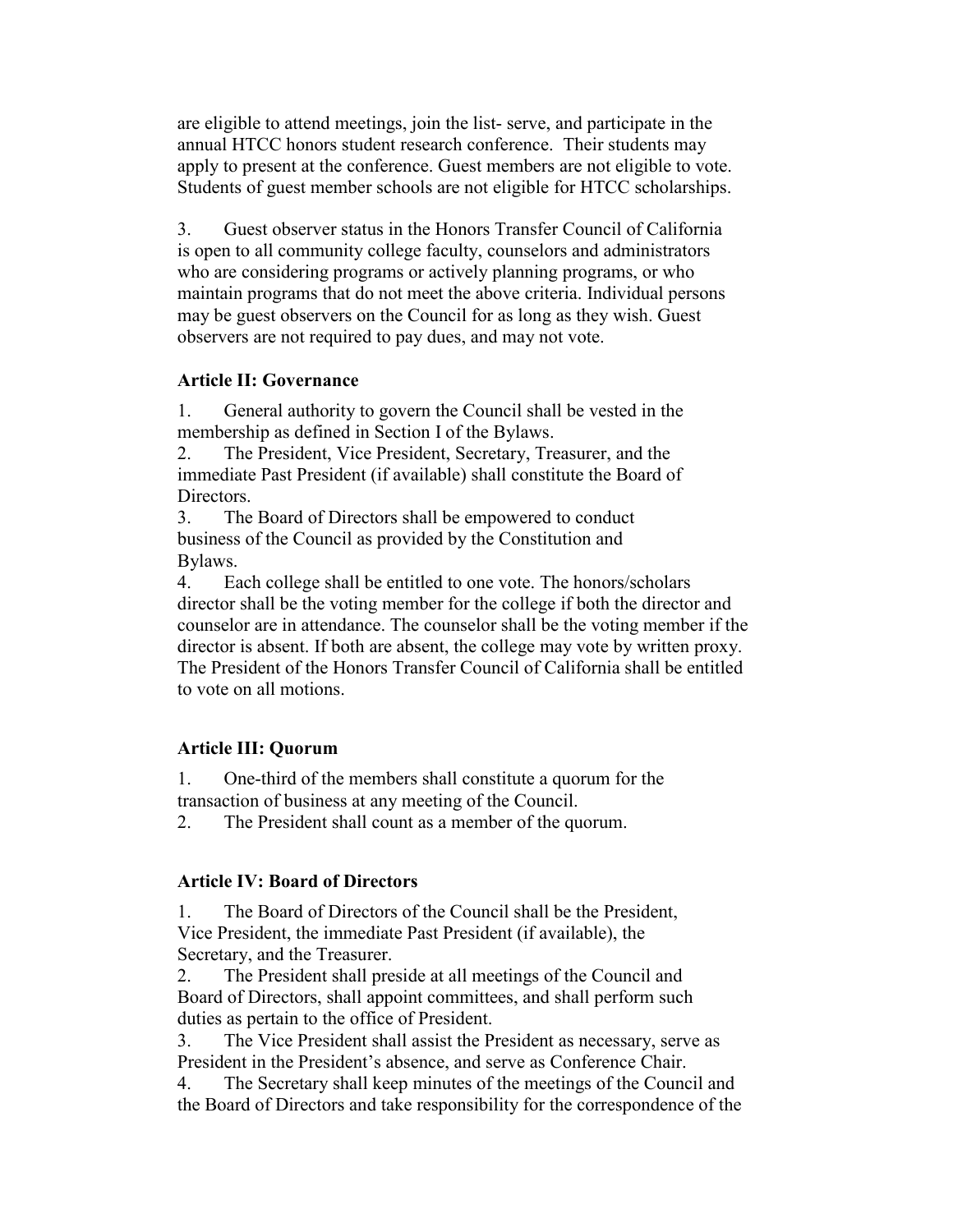Council, and perform such other duties as the office requires. The Secretary will complete a draft for posting onto the Council website within two weeks of each meeting.

5. The Treasurer shall be responsible for monies of the Council; shall collect all fees and dues owing to the Council; shall be the custodian of the Council's funds, securities, receipts; and shall cause to be deposited in the name of the Council all monies or other valuable effects in such banks, trust companies, or other depositories as shall be approved from time to time by the Council membership. The Treasurer shall bill all member institutions.

6. If an officer cannot continue in office, the interim succession of officers shall be decided by the Board of Directors.

7. The offices of the President, Vice President, Secretary, and Treasurer shall be filled by members of the Council. The office of President and Vice President shall be filled by members who have served a minimum of one year on the Council.

#### **Article V: Elections**

1. Election of Officers shall take place at the May meeting of the Council.

2. Officers shall serve for a term of one year, beginning after their election at the May meeting.

3. Officers may be re-elected once to serve a second one-year term for a maximum of two successive terms, unless a two-thirds majority decides on an additional term.

4. If there is one candidate for a given office, the vote shall be by acclamation. If there is more than one candidate, the vote shall be by secret ballot.

#### **Article VI: Meetings**

1. The Council shall hold regular meetings in the months of September, October, December, February, March, and May. All host schools shall try to provide a virtual conference option for those members who cannot attend in person. Meetings will be recorded whenever possible for council members to view. Notice of regular meetings shall be given at least two weeks in advance.

2. A complete calendar of the next year's meetings will be set in May.

3. The agenda of each meeting will be prepared by the President in consultation with the host college and Board of Directors.

4. The President may call special meetings of the Council at any time.

5. The Council will invite all regions of California to attend or host Council meetings, virtually or face-to-face.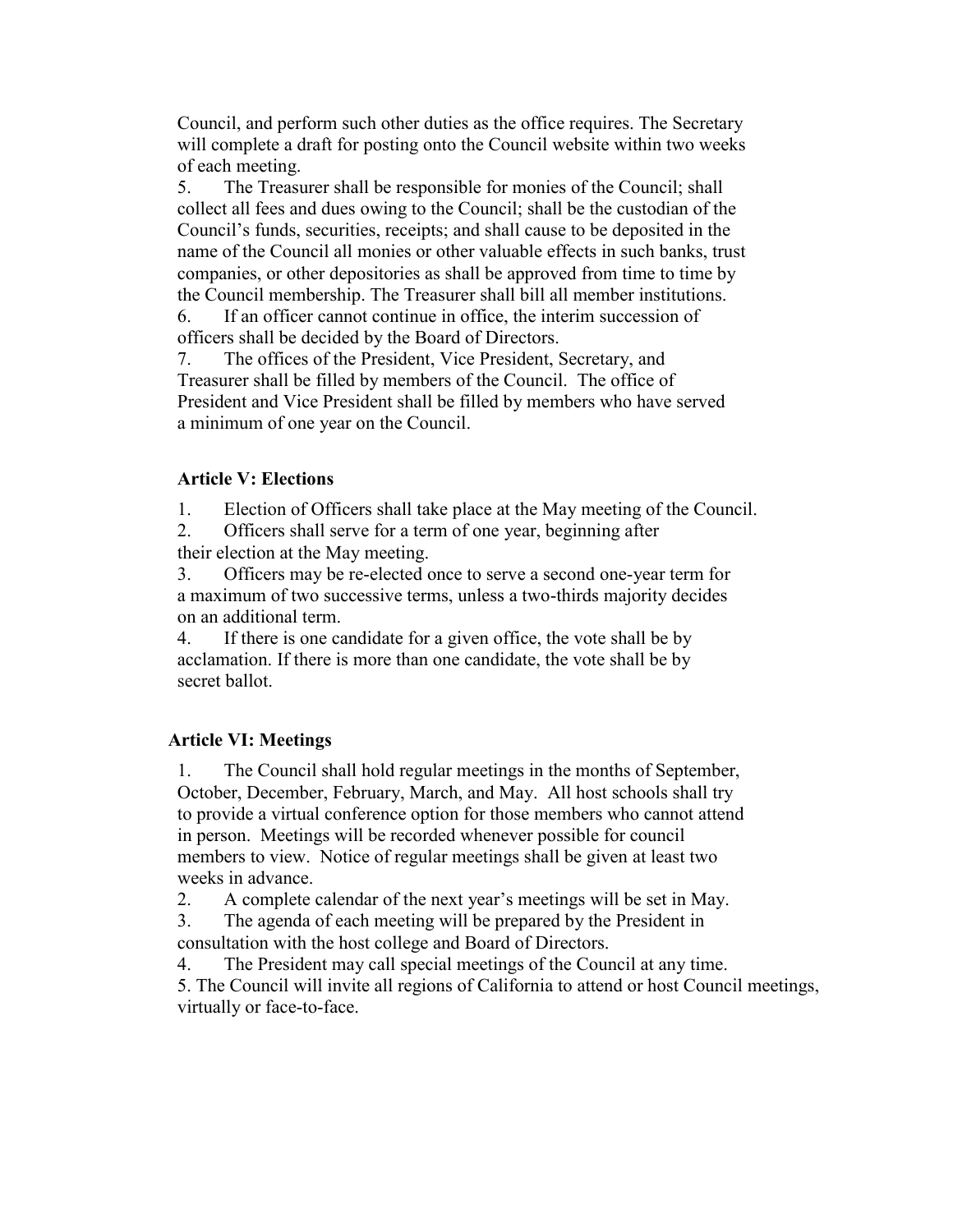### **Article VII: Fees and Dues**

1. The annual dues for institutional membership in the Council is currently \$120.

2. Billing of dues will be made at the September meeting of the Council. Dues are payable on or before November 1 of each year.

3. An institutional membership fee waiver may be granted to those institutions whose president states in writing a desire to join, but expresses an inability to pay for membership until their next fiscal year because the membership fee has not yet been included in their budgets.

4. Members will not be entitled to vote if their dues are not paid.

### **Article VIII: Participation in Formal Transfer Partnerships with Four-year Schools**

1. Formal transfer partnerships with four-year schools are initiated by the Honors Transfer Council of California will involve only current members of the council.

2. Members of the Council are free to seek partnerships as representatives of their individual institutions.

3. Any Council member who wishes to initiate a formal written proposal for a transfer partnership with a four-year school on behalf of the Council must be authorized first by a majority vote of the Council.

## **Article IX: Headquarters**

The headquarters of the Council shall be located at the educational institution of the President.

### **Article X: Board of Directors**

1. Upon recommendation by the Board of Directors, the Council shall decide each year upon an amount to be paid as an honorarium to the Secretary, Treasurer, and/or any other board member for services rendered by them to the council, when deemed appropriate.

2. Actions taken by the Board of Directors shall be reported to the membership within thirty days.

## **Article XI: Points of Order**

On all points of order not covered by these bylaws, the Council shall be governed by the current edition of Robert's Rules of Order.

### **Article XII: Amendments**